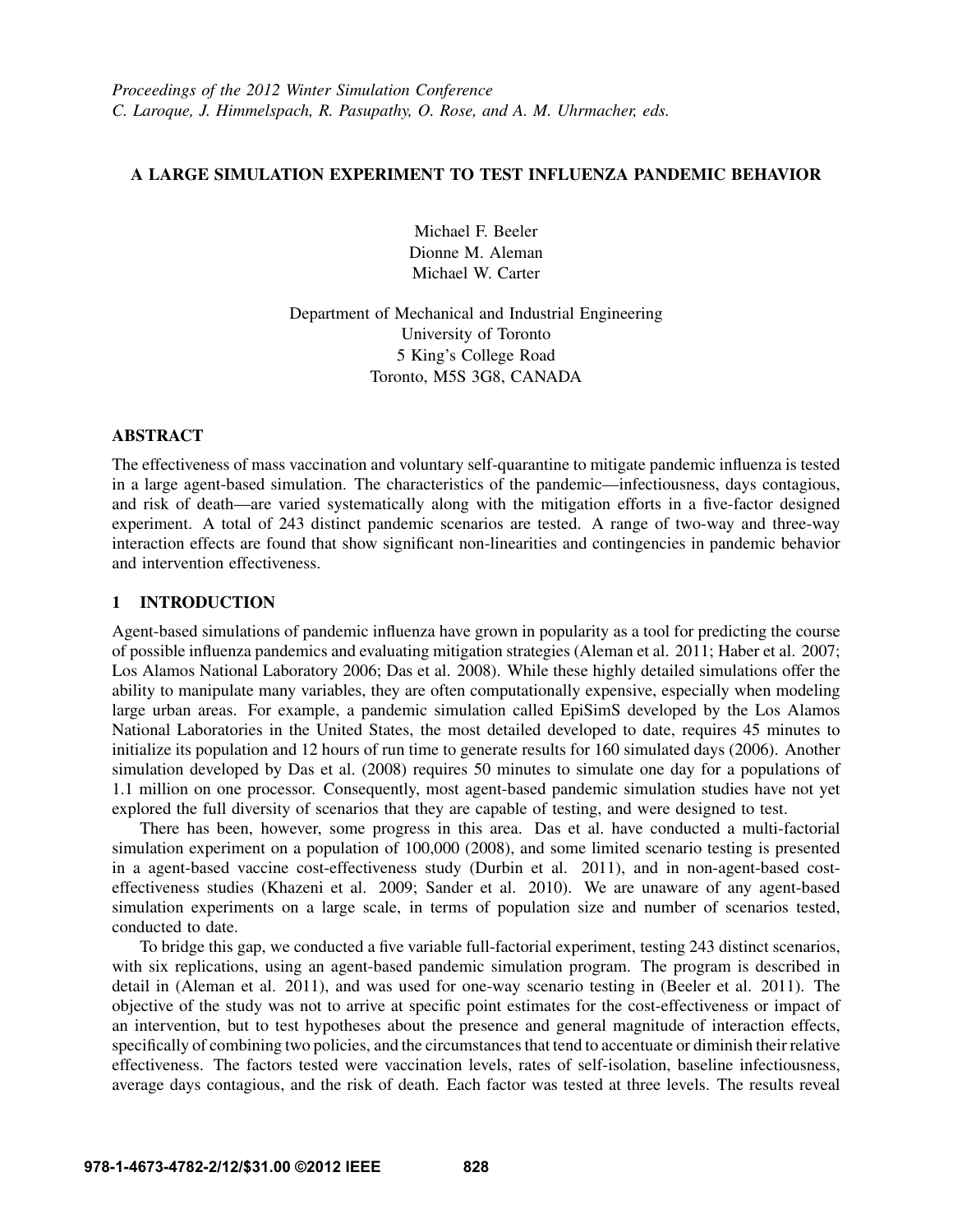important interactions between the characteristics of the pandemic and the effectiveness of mitigation measures.

### 2 AGENT-BASED PANDEMIC INFLUENZA MODEL

The simulation program works by assigning 5 million individuals to households, census tracts, age groups, and workplaces based on 2006 census data for the Greater Toronto Area (Ontario, Canada). Agents have contact with members of their household, workplaces, and community. Contact rates were based on a variety of sources discussed in (Aleman et al. 2011). The average probability of disease transmission per minute of contact between susceptible and infectious persons is varied by age group and was estimated by Haber et al. (2007) and Valle et al. (2007), and adapted to the context considered in our model by epidemiologists from the Ontario Agency for Health Protection and Promotion (OAHPP).

The simulation initializes with seven infectious individuals, and computes the probability that each person having contact with an infected individual on a given day will become infected. The simulation runs for 100 days and outputs the number of infections and deaths. The duration of infection and probability of death depends on the person's age group. Those who do not die from influenza are considered recovered, and are not able to contract the virus again or infect others. The duration of infectiousness, susceptibility, and behavior patterns also vary by age group. For simplicity, it was assumed that no members of the population had immunity prior to the pandemic's onset.

### 3 DESIGNED EXPERIMENT

The designed experiment tests two mitigation strategies and three factors that represent variability in a pandemic's intrinsic characteristics. The mitigation responses tested are mass vaccination and levels of self-quarantine by people who become symptomatically infected. The vaccination schemes tested included the following: no vaccination; vaccination of 30% of the population in equal increments over 60 days; and vaccination of 60% of the population in equal increments over 60 days. For the purposes of testing and simplicity, the vaccination schemes were assumed to begin on the first day of the pandemic. In reality, it may take a couple months before vaccines are developed and approved for distribution from the onset of the first global cases of a pandemic flu strain, as was the case with pH1N1 in 2009. When infected individuals self-quarantine, they may still infect other members of their household, but are assumed to have no further contact with the community. The levels of voluntary self-quarantine tested were 0%, 30%, and 60%.

The three characteristics of the pandemic that were varied are 1) the average number of days an infected person is contagious; 2) the degree of infectiousness; and 3) and the risk of death from infection. Infected individuals were assumed to become contagious the day after becoming infected. In practice, incubation periods may vary by person, and could be longer depending on the virus strain. The baseline number of days contagious was set to range uniformly between four and five days in persons under 20, four and eight days in persons under 40, and three to 10 days in persons 40 and over. The two other factor levels for days contagious were obtained by shifting the upper and lower bounds of the possible days contagious down by two days in one case, and up by two days in the other case, for all age groups.

The infectiousness factor represents the risk of infection per unit of contact time between infectious and susceptible persons of particular age groups. The baseline infectiousness parameters were drawn from (Haber et al. 2007; Valle et al. 2007) and used in the earlier published studies involving this simulation program (Aleman et al. 2011; Beeler et al. 2011). The three levels of infectiousness were a 50% decrease from the baseline, no change, and a 50% increase from the baseline.

The simulation evaluates whether an infected person will recover, remain infected, or die, at the end of each day. The probability of death on a given day was treated as a constant for simplicity. The three levels for this factor are: 0.001, 0.005, and 0.025. A wide range was used because the risk of death from influenza can vary substantially from strain to strain. The risk of death was varied independently of other factors and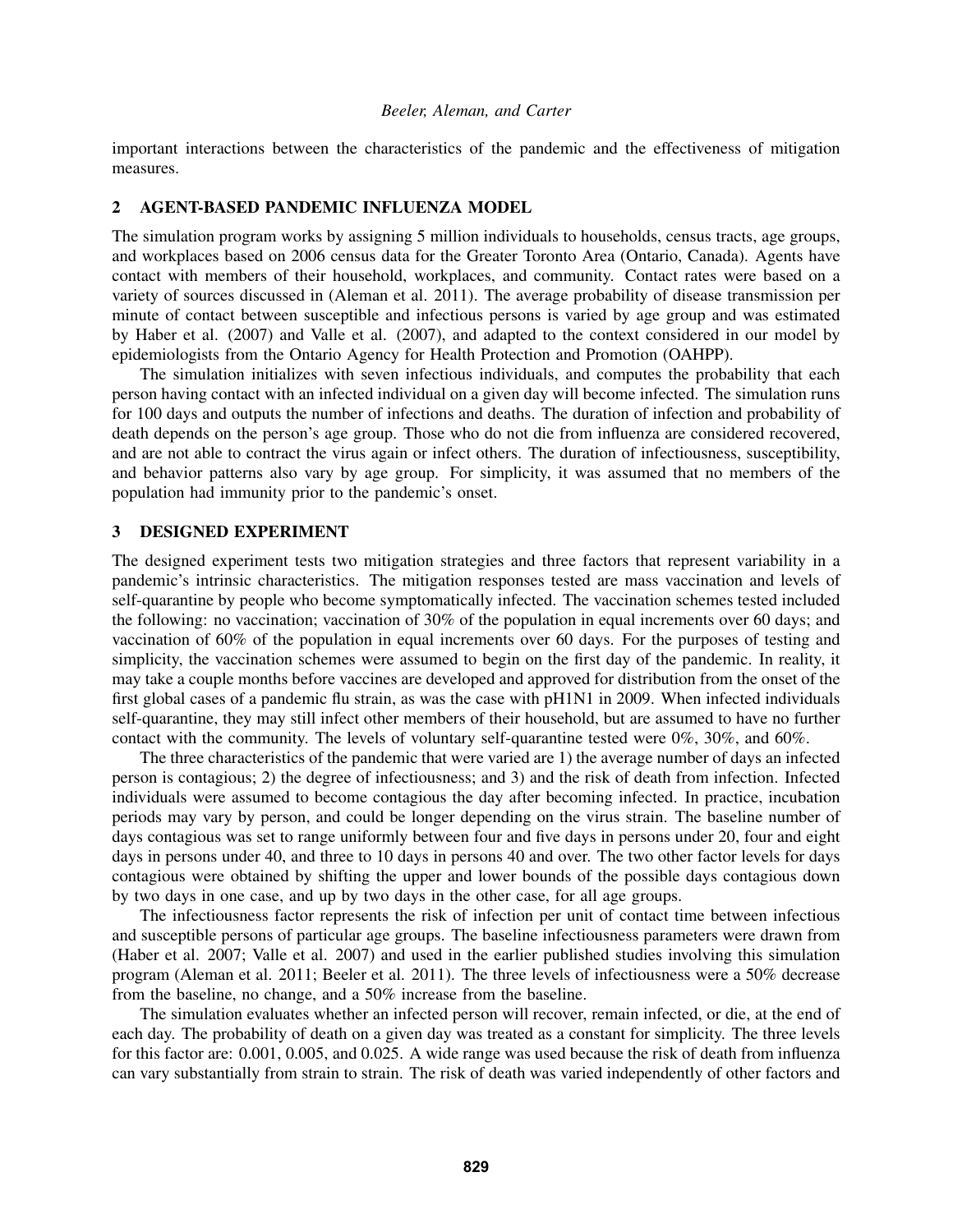was not programmed to give rise to special behavior; in practice, it may be that rates of self-quarantine would increase for more deadly virus strains.

The response variable used is the total number of infections occuring within the first 100 days of the pandemic

### 4 RESULTS

The three virus-property factors were given low, medium, and high levels. Subscripts 1 and 2 next to the parameter symbols in Table 1 denote low and high levels for these factors, respectively. The three medium levels were used in the baseline scenario, and do not have subscripts since their presence is implied by omission of an adjustment parameter. For the two human response factors, no vaccination and no self-quarantine were used to generate the baseline scenario. Subscripts 1 and 2 represent the 30% and 60% levels of vaccination and self-quarantine. With 243 scenarios and six replications, there were sufficient degrees of freedom to test for three-way interaction effects. All parameters presented in the table below represent deviations in the number of infections from the baseline scenario. The estimate for the baseline scenario was 40,437 infections. Interaction parameters are represented with two contiguous greek letters corresponding to the ones used for the main effects of the same factors.

In the initial data analysis, several models were fit to the data, including a model with main effects only, one with all two-way interactions, and one with all-three way interactions. In all three models, the risk of death did not have a major effect on total infections, and so new models were fit to the data that dropped this factor and its interactions. The fact that changes in the risk of death, at the levels tested, did not impact infections is instructive, because while it would theoretically impact the average amount of time people spend in a contagious state, we may now infer that such effects could be negligible even when the risk of dying reaches 2.5% per day, or over 10% per case on average.

The simplified three-way interaction model provided a much higher adjusted R-squared value (0.8762) than the two-way interaction model (0.7601), and the main effects model (0.489). All models had very low *p*-values ( $p < 2.2e-16$ ). The three-way model provided the best fit to the data, and its parameters are presented in Table 1. A model with statistically significant interaction effects means that the effect of a change in a parameter value is contingent on the values of other parameters with which it interacts. The presence of interactions cannot be detected when variables are varied one at a time, and gives further motivation to using large multivariable simulation experiments to study the potential dynamics of pandemic influenza.

It is important to note that individual interaction parameters and main effects often cannot be interpreted meaningfully by themselves. However, in this particular case, the omission of the baseline factor levels from the parameter notation means that the main effects, and the main effects plus just the two-way interactions, actually constitute fully specified scenarios because all factors not part of the interaction term or main effect are implicitly set to their baseline values.

Because of the number of scenarios tested, a detailed text discussion of each scenario is not possible. Instead, a subset is presented in detail, which should facilitate interpretation of the scenarios not discussed in this manuscript for readers who are less familiar with three-way interaction models.

### 4.1 Parameter Interpretation

Vaccinating 30% and 60% of the population over 60 days reduced the number of infections occurring by 15,990 and 24,380 infections respectively, assuming no other changes in the baseline scenario. Likewise, the 30% and 60% self-quarantine rates reduced infections by 7,252 and 11,599. The effect of a 60% selfquarantine rate in combination with 30% or 60% vaccination resulted in 7,051 and 9,297 fewer prevented infections than the sum of the interventions' individual impact.

The effect of increasing infectiousness by 50%, all else held at baseline, is an increase of 70,360 infections. The higher infection rate also amplifies the magnitude of the effects of the two interventions. Vaccinating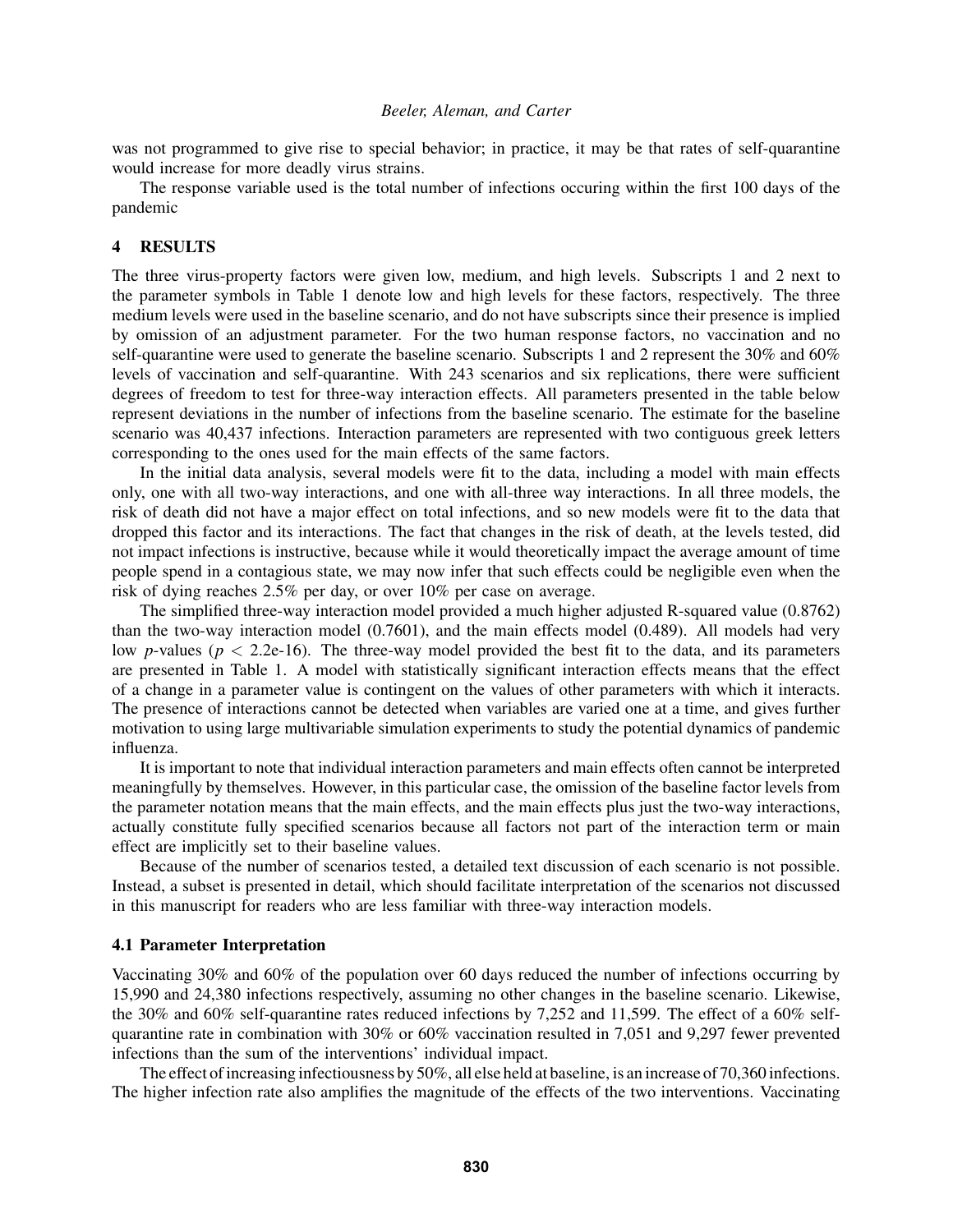| Parameter               | Symbol                     | Estimate  | p-value               |
|-------------------------|----------------------------|-----------|-----------------------|
| <b>Baseline</b>         |                            | 40,437    | < 0.001               |
| Vaccination, 30%        | $\alpha_1$                 | $-15,990$ | < 0.001               |
| Vaccination, 60%        | $\alpha$                   | $-24,380$ | < 0.001               |
| Self-quarantine, 30%    | $\beta_1$                  | $-7,252$  | 0.016                 |
| Self-quarantine, 60%    | $\beta_2$                  | $-11,599$ | < 0.001               |
| Days contagious -2      | $\eta_1$                   | $-12,517$ | < 0.001               |
| Days contagious +2      | $\eta_2$                   | 14,337    | < 0.001               |
| Infectiousness -50%     | $\lambda_1$                | $-25,502$ | < 0.001               |
| Infectiousness +50%     | $\lambda_2$                | 70,360    | < 0.001               |
| interactions<br>Two-way |                            |           |                       |
| Vaccination and         | $\alpha_2\beta_1$          | 5,778     | 0.081                 |
| Self-quarantine         | $\alpha_1\beta_2$          | 7,051     | 0.033                 |
|                         | $\alpha_2\beta_2$          | 9,297     | 0.005                 |
| Vaccination and         | $\alpha_2\eta_1$           | 7,586     | $\frac{0.022}{0.022}$ |
| Days contagious         | $\alpha_1 \eta_2$          | $-5,730$  | 0.083                 |
|                         | $\alpha_2 \eta_2$          | $-8,791$  | 0.0079                |
| Vaccination and         | $\alpha_1\lambda_1$        | 11,977    | 0.0051                |
| Infectiousness          | $\alpha_2\lambda_1$        | 17,233    | < 0.001               |
|                         | $\alpha_1\lambda_2$        | $-50,251$ | < 0.001               |
|                         | $\alpha_2\lambda_2$        | $-65,348$ | < 0.001               |
| Self-quarantine and     | $\beta_2\lambda_1$         | 10,340    | 0.016                 |
| Infectiousness          | $\beta_1\lambda_2$         | $-41,902$ | < 0.001               |
|                         | $\beta_2\lambda_2$         | $-55,920$ | < 0.001               |
| Days contagious         | $\eta_1\lambda_1$          | 10,292    | 0.016                 |
| and Infectiousness      | $\eta_2\lambda_1$          | $-11,554$ | 0.0069                |
|                         | $\eta_1\lambda_2$          | $-26,172$ | < 0.001               |
|                         | $\eta_2 \lambda_2$         | 101,460   | < 0.001               |
| Three-way interactions  |                            |           |                       |
| Self-quarantine,        | $\beta_2\eta_1\lambda_2$   | 12,127    | 0.0096                |
| Days contagious         | $\beta_1 \eta_2 \lambda_2$ | $-46,950$ | < 0.001               |
| and Infectiousness      | $\beta_2\eta_2\lambda_2$   | $-56,964$ | < 0.001               |
| Vaccination,            | $\alpha_1\eta_1\lambda_2$  | 10,980    | 0.019                 |
| Days contagious         | $\alpha_2\eta_1\lambda_2$  | 15,659    | < 0.001               |
| and Infectiousness      | $\alpha_1\eta_2\lambda_2$  | $-52,714$ | < 0.001               |
|                         | $\alpha_2\eta_2\lambda_2$  | $-61,820$ | < 0.001               |
| Vaccination,            | $\alpha_2\beta_2\lambda_1$ | $-8,356$  | 0.074                 |
| Self-quarantine         | $\alpha_1\beta_1\lambda_2$ | 43,261    | < 0.001               |
| and Infectiousness      | $\alpha_2\beta_1\lambda_2$ | 51,175    | < 0.001               |
|                         | $\alpha_1\beta_2\lambda_2$ | 53,802    | < 0.001               |
|                         | $\alpha_2\beta_2\lambda_2$ | 64,735    | < 0.001               |

Table 1: Results from five-factor designed experiment—statistically significant parameters only.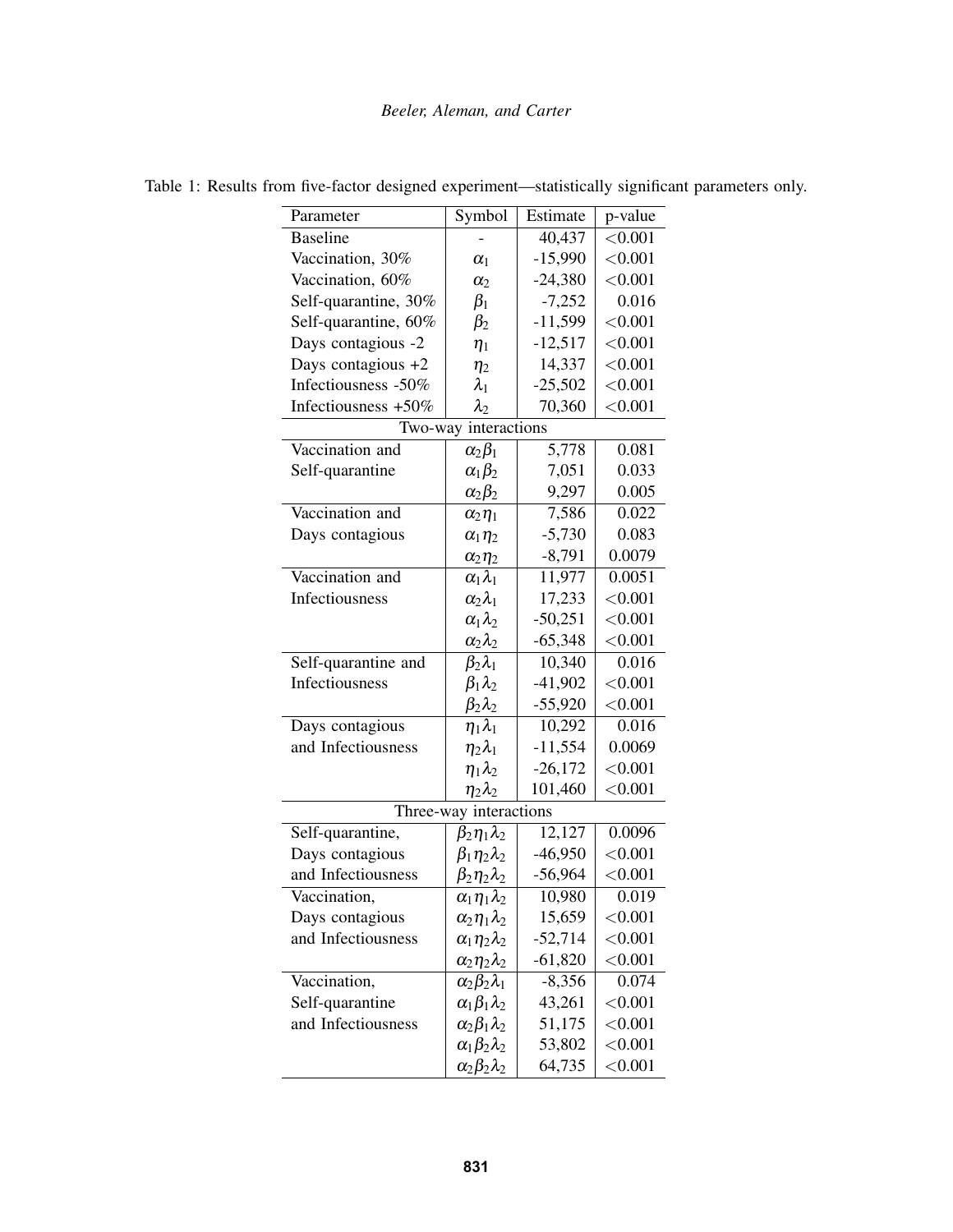60% of the population prevented 65,348 more infections than the number prevented in the baseline, because there were more infections to be prevented. The same holds true for the effect of 60% self-quarantine rates, which prevented 41,902 more infections than when infectiousness was unadjusted. However, as was the case under baseline infectiousness, the effect of implementing both policies simultaneously is far less than the sum of their individual impact. To be exact, the gap between the sum and the outcome from simultaneous intervention is 64,735 wider than under baseline infectiousness. Given 60% vaccination coverage, the marginal effect of the 60% self-quarantine rate, which can be calculated by adding  $\beta_2$ ,  $\alpha_2\beta_2$ ,  $\beta_2\lambda_2$ , and  $\alpha_2\beta_2\lambda_2$ , is not statistically significant. What this means is that an intervention that may have a large impact by itself, and a lesser but still important added impact in conjunction with another intervention, may have little or no extra effect at all when the epidemiological characteristics of the pandemic change.

Whereas the interaction between the two mitigation actions resulted in reduced total effects, the interaction between days contagious and infectiousness shows a synergy. Whereas increasing average days contagious by 2 increases infections by 14,337 from the baseline, and increasing infectiousness by 50% pushes infections up 70,360, an additional 101,460 infections on top of the 14,337 and 70,360 occur when these two factors are applied simultaneously. This steep spike in additional infections, however, is tempered by 56,964 when the self-quarantine rate is set to 60%, as shown by the three-way interaction term.

## 5 DISCUSSION

The goal of this paper is not to establish point estimates for the effectiveness of a particular pandemic mitigation strategy, or to predict how severe a future pandemic may be. Those two unknowns have been subject to much investigation, and are to some degree unknowable because of the uncertainties and contingencies that characterize influenza pandemics. Rather, this paper takes a careful look at possible interaction effects between pandemic characteristics and mitigation strategies in order to gain insights of a more generalizable nature.

At a high level, the results show a number of things that are consequential to future pandemic modeling research. The presence of a large number of strong interaction effects supports this study's hypothesis that the effectiveness of a public health intervention may be contingent on the other interventions being implemented, and on the epidemiological properties of the pandemic. Studies that test interventions one-at-a-time, or that only conduct one-way sensitivity analysis, risk overlooking these interactions and mischaracterizing the impact we can expect pandemic interventions to have. Furthermore, scaling up interventions seems to produce diminishing marginal returns. In addition to the diminishing returns from combining strategies discussed in the previous section, the impact of 30% self-quarantine and 30% vaccination coverage, though half the other level tested, yielded in many cases 75-85% as much infection reduction as the 60% level. From an economic point of view, the marginal benefit of moving rates of vaccination or self-quarantine to 60% from 30% may be fairly small, especially when considering the higher marginal cost of going from a 30% vaccination and self-quarantine rate to a 60% rate, as the most eager or conscientious citizens would likely comprise the first 30%.

### 6 CONCLUSION

The current trend in research on influenza pandemic control has been to study parameter changes or interventions one-at-a-time, with many studies focusing on a single intervention, such as school closures, mass vaccination, or the use of face masks. The results of this study suggest that such an approach to pandemic modeling is fundamentally limited. The effects of pandemic control strategies may vary considerably in the presence of other control strategies, or be contingent on the epidemiological characteristics of the particular strain causing the pandemic. There may be a risk of misrepresenting or oversimplifying the effectiveness, and cost-effectiveness, of pandemic control strategies if these strategies are not evaluated in a way that considers the presence of other policies or variable pandemic characteristics.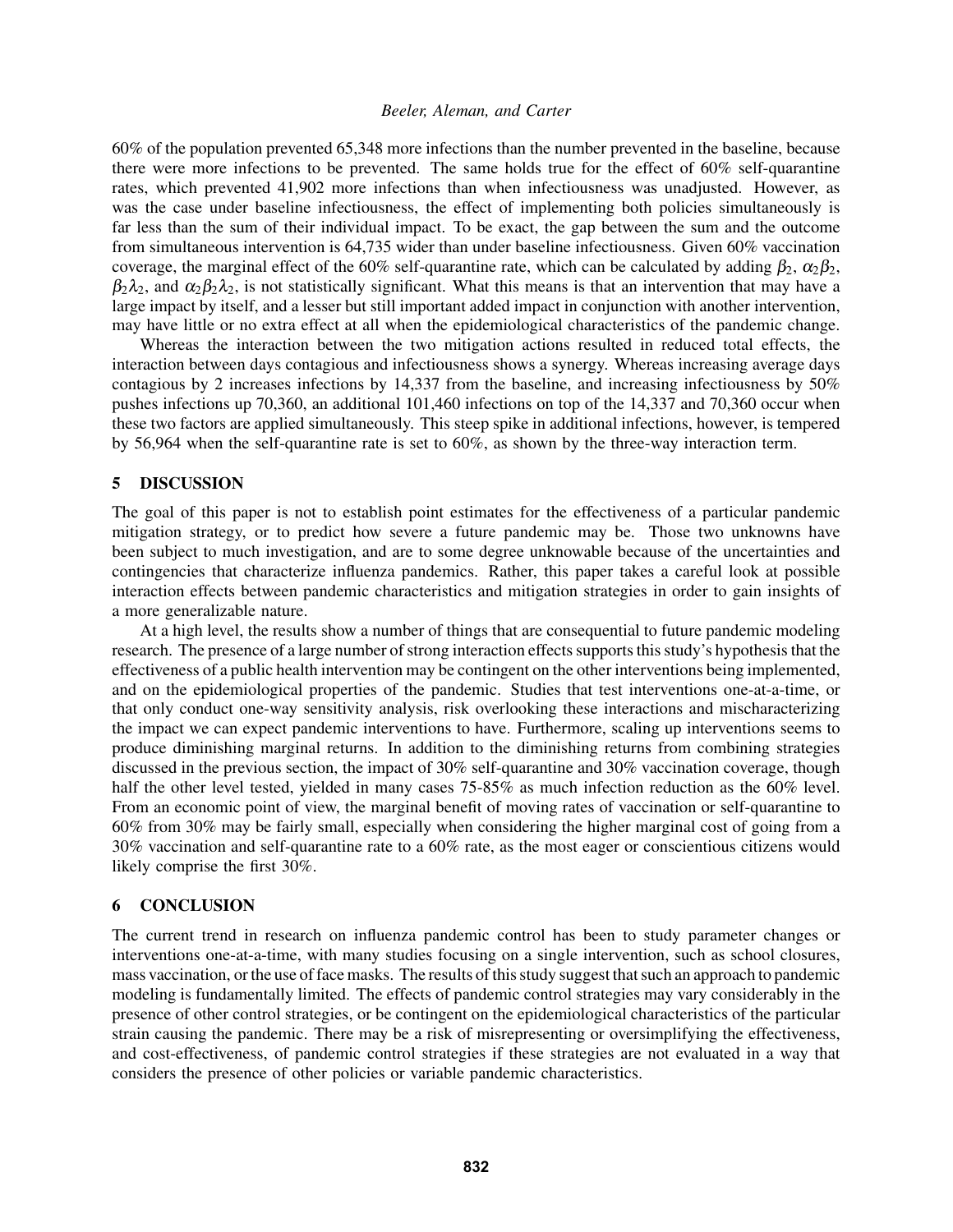### **REFERENCES**

- Aleman, D. M., T. Wibisono, and B. Schwartz. 2011. "A non-homogeneous mixing model for predicting pandemic spread".*Interfaces Special Issue on Humanitarian Applications: Doing Good with OR*41:301– 315.
- Beeler, M. F., D. M. Aleman, M. W. Carter, and B. Schwartz. 2011. "Improving Influenza Pandemic Mitigation Policy through Agent-Based Simulation". In *Proceedings of the 2011 Industrial Engineering Research Conference*, edited by T. Doolen and E. V. Aken. Reno, NV: Institute of Industrial Engineers.
- Das, T. K., A. A. Savachkin, and Y. Zhu. 2008. "A large scale simulation model of pandemic influenza outbreaks for development of dynamic mitigation strategies". *IIE Transactions* 40:893–905.
- Durbin, A., A. N. Corallo, T. G. Wibisono, D. M. Aleman, B. Schwartz, and P. C. Coyte. 2011. "A cost effectiveness analysis of the H1N1 vaccine strategy for Ontario, Canada". *Journal of Infectious Diseases and Immunity* 3:40–49.
- Haber, M. J., D. K. Shay, X. M. Davis, R. Patel, X. Jin, E. Wientraub, E. Orenstein, and W. W. Thompson. 2007. "Effectiveness of interventions to reduce contact rates during a simulated influenza pandemic". *Emerging Infectious Disease* 13:581–589.
- Khazeni, N., D. W. Hutton, A. M. Garber, N. Hupert, and D. K. Owens. 2009. "Effectiveness and Cost-Effectiveness of Vaccination Against Pandemic Influenza (H1N1) 2009". *Annals of Internal Medicine* 151:829–840.
- Los Alamos National Laboratory 2006. "EpiSimS Los Angeles Case Study". http://public.lanl.gov/stroud/ LACaseStudy5.pdf Last accessed March 15, 2011.
- Sander, B., C. T. Bauch, D. Fisman, R. A. Folwer, J. C. Kwong, A. Maetzel, A. McGeer, J. Raboud, D. C. Scales, M. Z. Gojovic, and M. Krahn. 2010. "Is a mass immunization program for pandemic (H1N1) good value for money? Evidence from the Canadian Experience". *Vaccine* 28:6210–6220.
- Valle, S. Y. D., J. M. Hyman, H. W. Hethcote, and S. G. Eubank. 2007. "Mixing patterns between age groups in social networks". *Social Networks* 29:539–554.

## AUTHOR BIOGRAPHIES

MICHAEL F. BEELER is a graduate student in Operations Research at the Massachusetts Institute of Technology. He holds a masters degree in Industrial Engineering from the Department of Mechanical and Industrial Engineering at the University of Toronto. He is also a CIHR-STIHR Public Health Policy Fellow, CIHR-PHARE Fellow, and Fulbright Science and Technology Scholar. His research interests are pandemic planning and supply chain management in low-income countries. His email address is michael.beeler@utoronto.ca.

DIONNE M. ALEMAN is an Assistant Professor in the Department of Mechanical and Industrial Engineering at the University of Toronto. Her research interests are medical applications of operations research, specifically, pandemic planning and radiotherapy treatment optimization. She serves as the President of the INFORMS Junior Faculty Interest Group and the Secretary and Treasurer of the INFORMS Section on Public Programs, Services, and Needs, and is a past Chair of the INFORMS Health Applications Section. Prof. Aleman is an Associate Editor for IIE Transactions on Healthcare Systems Engineering and the Journal of Biomedical Data Mining. She is also the Director of the Medical Operations research Lab (morLAB) at the University of Toronto. Professor Aleman's email address is aleman@mie.utoronto.ca.

MICHAEL W. CARTER is a Professor in the Department of Mechanical and Industrial Engineering at the University of Toronto, and Director of the Centre for Research in Health Care Engineering. His research interests are healthcare resource modeling, demand forecasting and scheduling. He is on the editorial board for the Journal of Scheduling and the journal Health Care Management Science, and is an Adjunct Scientist with the Institute for Clinical Evaluative Sciences in Toronto (www.ices.on.ca). Professor Carter's email